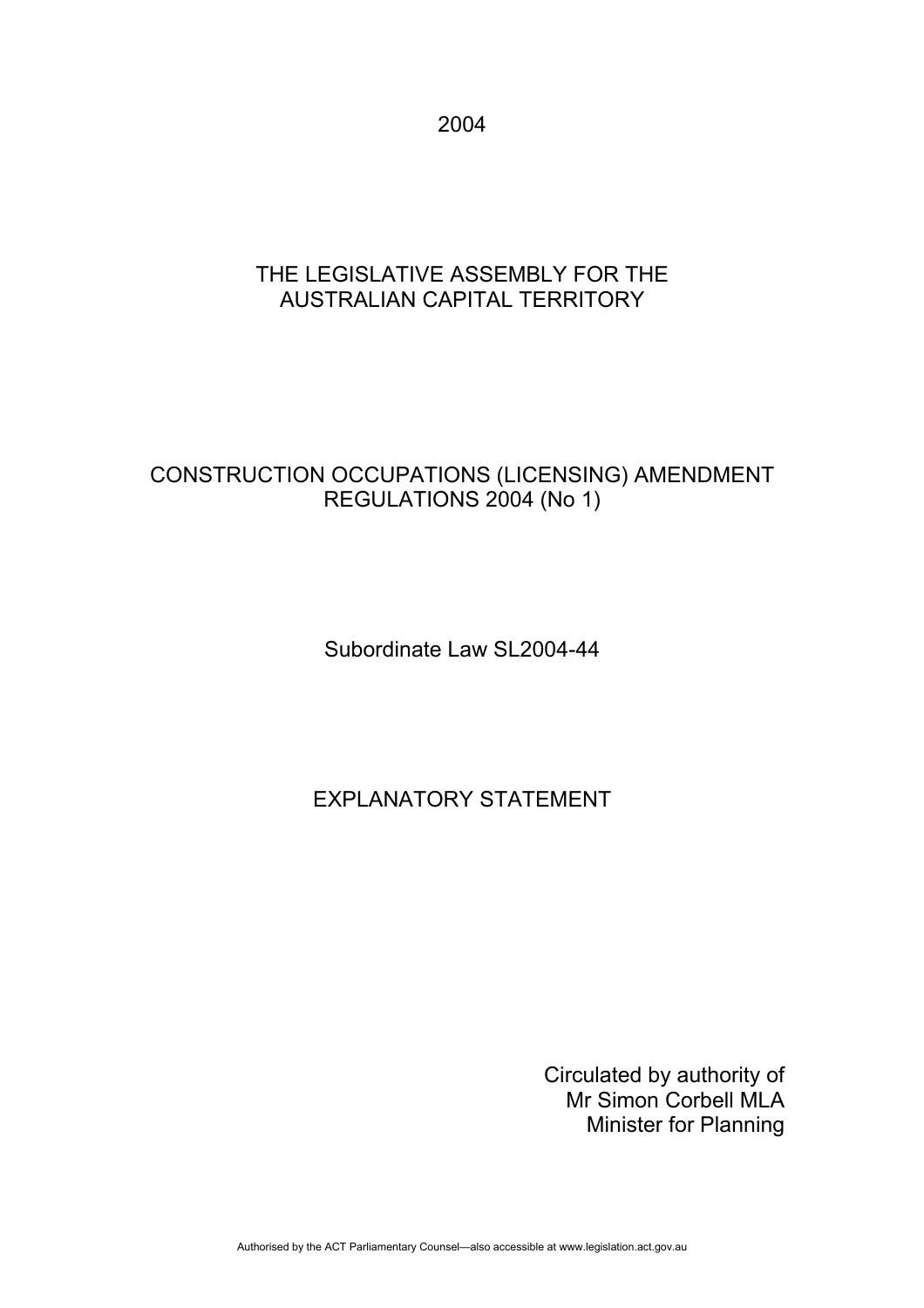#### **CONSTRUCTION OCCUPATIONS (LICENSING) AMENDMENT REGULATIONS 2004 (No 1)**

Subordinate Law SL2004-44

#### **OVERVIEW**

These are new regulations under the *Construction Occupations (Licensing) Regulations 2004*.

#### **BACKGROUND**

The *Construction Occupations (Licensing) Act 2004* ("COLA") and the *Construction Occupations (Licensing) Regulations 2004* ("COLR") both commenced on 1 September 2004.

Those laws generally provide for a new licensing regime for various construction occupations. Prior to 1 September 2004, those occupations were regulated under various different Acts.

An intention in enacting COLA was to provide a seamless transition, for both licensees and law administrators, from the former licensing Acts' disparate licensing regimes into a single uniform licensing regime under COLA. To do so COLA contains various provisions aimed at making simple transitions for each kind of occupational licence from former law into COLA.

COLA, s 152 (Transitional regulations), provides to the effect that COLR may—

prescribe savings or transitional matters necessary or convenient to be prescribed because of the enactment of the *Construction Occupations Legislation Amendment Act 2004* or COLA; and

modify the operation of COLA to make provision with respect to any matter that is not, or not adequately, dealt with in COLA or the *Construction Occupations Legislation Amendment Act 2004*.

The new regulations are necessary to make minor modifications to COLA and COLR to help provide better correlation between former licensing regimes and that of COLA, and to reduce the impact of unintended or unforeseen ramifications of COLA's commencement, and to clarify intent.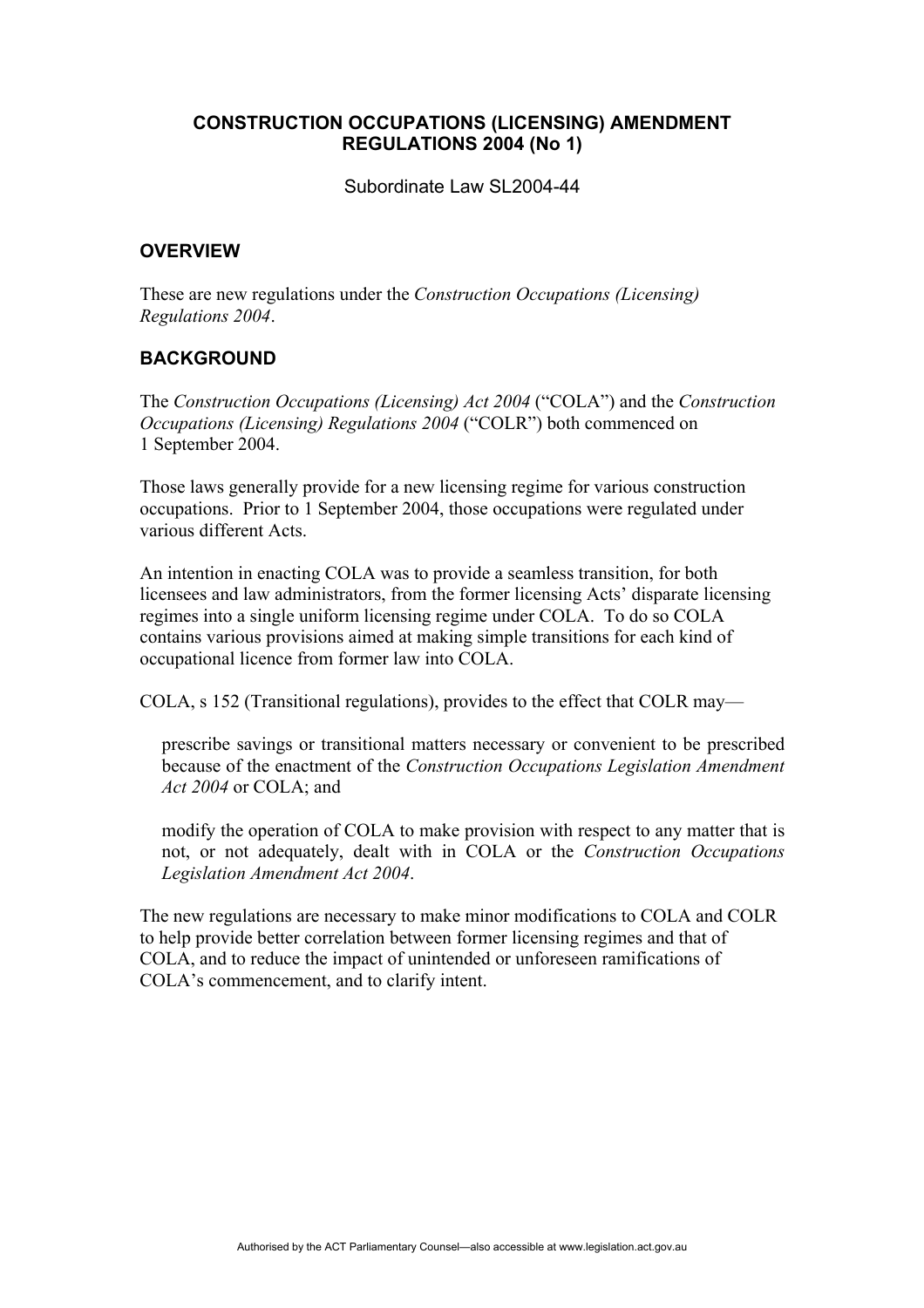### **DETAILS OF THE REGULATIONS**

**Clause 1** provides that the name of the new regulations is the *Construction Occupations (Licensing) Amendment Regulations 2004 (No 1)*.

**Clause 2** prescribes that the new regulations commence on the day after the day that the regulations are notified.

**Clause 3** provides that the new regulations amend the *Construction Occupations (Licensing) Regulations 2004* ("COLR").

**Clause 4** omits subregulation 28 (2) and substitutes a new subregulation in its place. That is necessary to remove doubt that licensees in the occupation class of general building surveyor employee or principle building surveyor employee may only provide construction services in that class as an employee of an employer who is licensed as general building surveyor or principle building surveyor.

**Clause 5** inserts 4 new regulations into COLR—

regulation 52 (Modification of Act, pt 7, s 83—Act, s 152);

regulation 53 (Modification of Act, pt 13, s137 (2)—Act, s 152);

regulation 54 (Modification of Act, pt 13—Act, s 152); and

regulation 55 (Modification of Act, dictionary, definition of AS 3500—Act, s 152).

New regulation 52 (Modification of Act, pt 7, s 83—Act, s 152), modifies the s 83, (Advertising without details), provisions of the *Construction Occupations (Licensing) Act 2004* ("COLA"), by inserting 3 new additional subsections. An intended effect is to disapply the relevant advertising requirements to advertisements prepared or published before 1 September 2004. That is necessary as some sectors of the radio advertising and newspaper advertising industry have expressed difficultly in handling the amount of change needed to their relevant client's advertisements to bring the noncompliant advertisements into s 83 compliance. Section 83 essentially requires relevant advertisements to state the relevant person's name as stated on the COLA licence, the licence number, and any relevant ACN. New regulation 51 provides to the effect that the above-mentioned disapplication is only effective for 6 months. That is necessary to eventually ensure advertising after that periods is fully compliant with COLA, s 83. The 6 month period is necessary to allow time to bring the noncompliant advertisement into compliance. Some advertisements had been previously booked to be published for periods of up to 12 months without alteration, prior to COLA commencement.

New regulation 53 (Modification of Act, pt 13, s137 (2)—Act, s 152), modifies COLA, s 137 (2) by omitting subregulation 137 (2) and substituting a new subsection. That is necessary as a consequence of the amendments brought about by clause 9.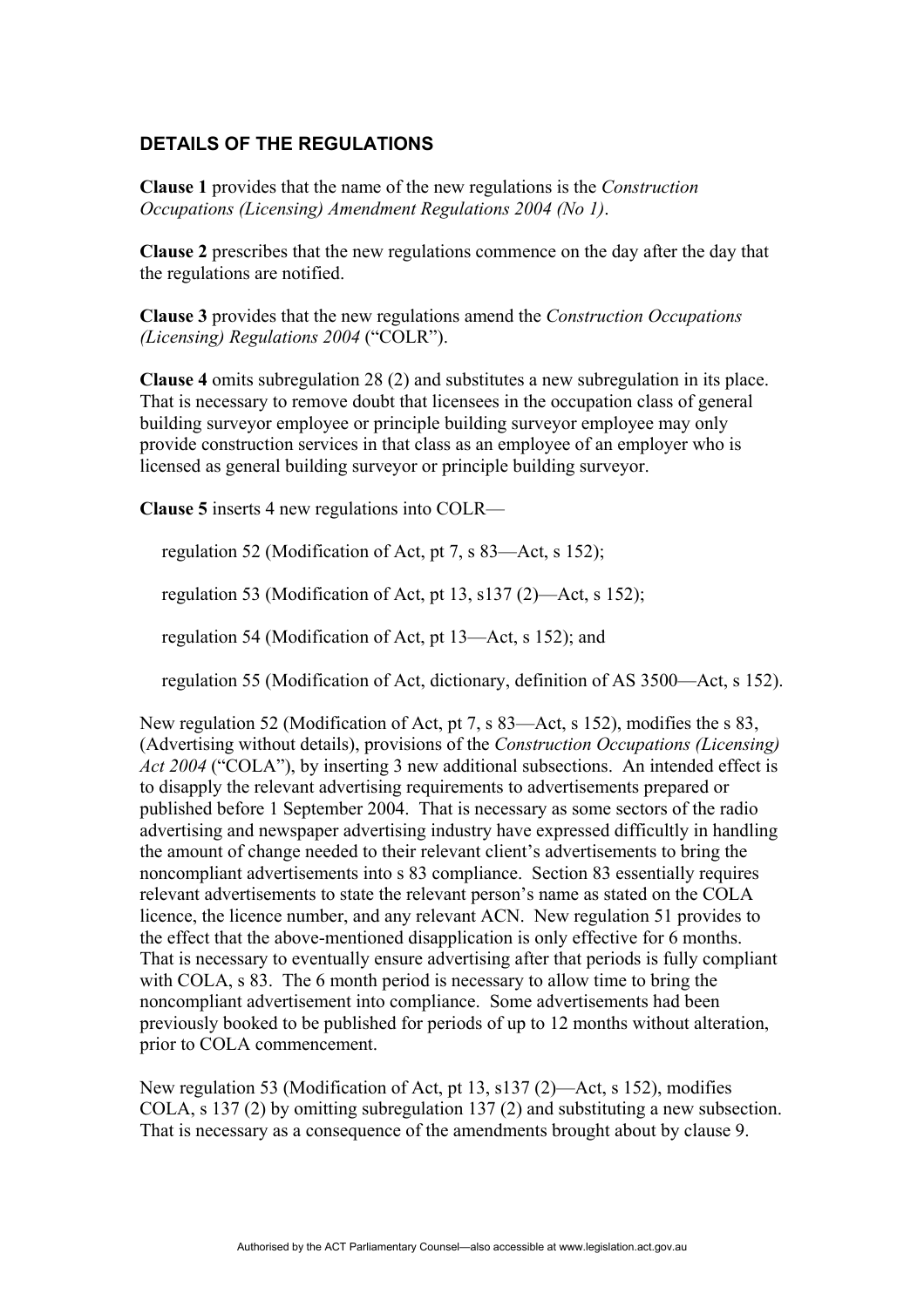New regulation 54 (Modification of Act, pt 13—Act, s 152), modifies COLA by inserting 2 new sections—

s 151, (Supervision by nominees—Act, s 28 (3) (b)); and

s 151A (Water and Sewerage Act, s 49 (5)).

COLA, new s 151, (Supervision by nominees—Act, s  $28(3)(b)$ ), indicates how a certain reference set out in s 151 can be taken as a slightly different reference, as setout in the section also. That is necessary to avoid the untended consequence of not permitting multiple COLA nominees of a corporation or partnership to all be nominees responsible for all work done the relevant corporation or nominee. Without the application of new s 151, COLA, s 28 implied that where a corporation or partnership had more than 1 nominee, then each nominee must be responsible for work that is different to the work of the other nominees. The intention was however that all nominees of a single corporation or partnership could be responsible for all of the work of that corporation or partnership. The application of new s 151 would allow nominees to temporarily take leave from their responsibilities as nominee for purposes such as holidays and illness, whilst other nominee(s) substituted for that nominee, without having to formally reassign nominee responsibilities.

COLA, new s 151A (Water and Sewerage Act, s 49 (5)), provides clarification that a reference in the Water and Sewerage Act 2000, s 49 (5) to an Australian Standard includes a reference to an Australian and New Zealand standard. That is necessary to account for the fact that the relevant standard is no longer only Australian Standard but has been superceded by a joint Australian and New Zealand Standard.

New regulation 55 (Modification of Act, dictionary, definition of AS 3500—Act, s 152), modifies the COLA dictionary to define the term *Australian Standard 3500*. That is necessary to account for the fact that the relevant standard is no longer an Australian Standard but has been superceded by a joint Australian and New Zealand Standard, although subparts of it remain published as only an Australian Standard.

**Clause 6** substitutes Schedule 1, part 1.1, items 2 and 3. The substitution in effect makes minor changes to the descriptions of the kinds of work that builder's licenses class B and C authorise their holder to carry out. That is necessary to enhance equivalence with the corresponding former authorities of those licenses under the *Building Act 1972* (repealed). It also clarifies that a holder of a builders licence class C is authorised to build certain structures such as fences and retaining walls etc associated with the residences the licensee is authorised to build. Such structures are referred to as class 10b structures, but the regulation excludes the licence from authorising certain structures that relate to swimming pools, as work in relation to swimming pools is treated by the regulations as specialist building work due to the safety risks associated with drowning in pools.

**Clause 7** inserts a new paragraph (e) into Schedule 1, part 1.4, item 9, which relates to a certain kind of work authorised by a relevant electrical permit. That is necessary to enhance equivalence with the corresponding former authority of the equivalent permit under the *Electricity Safety Act 1971*.